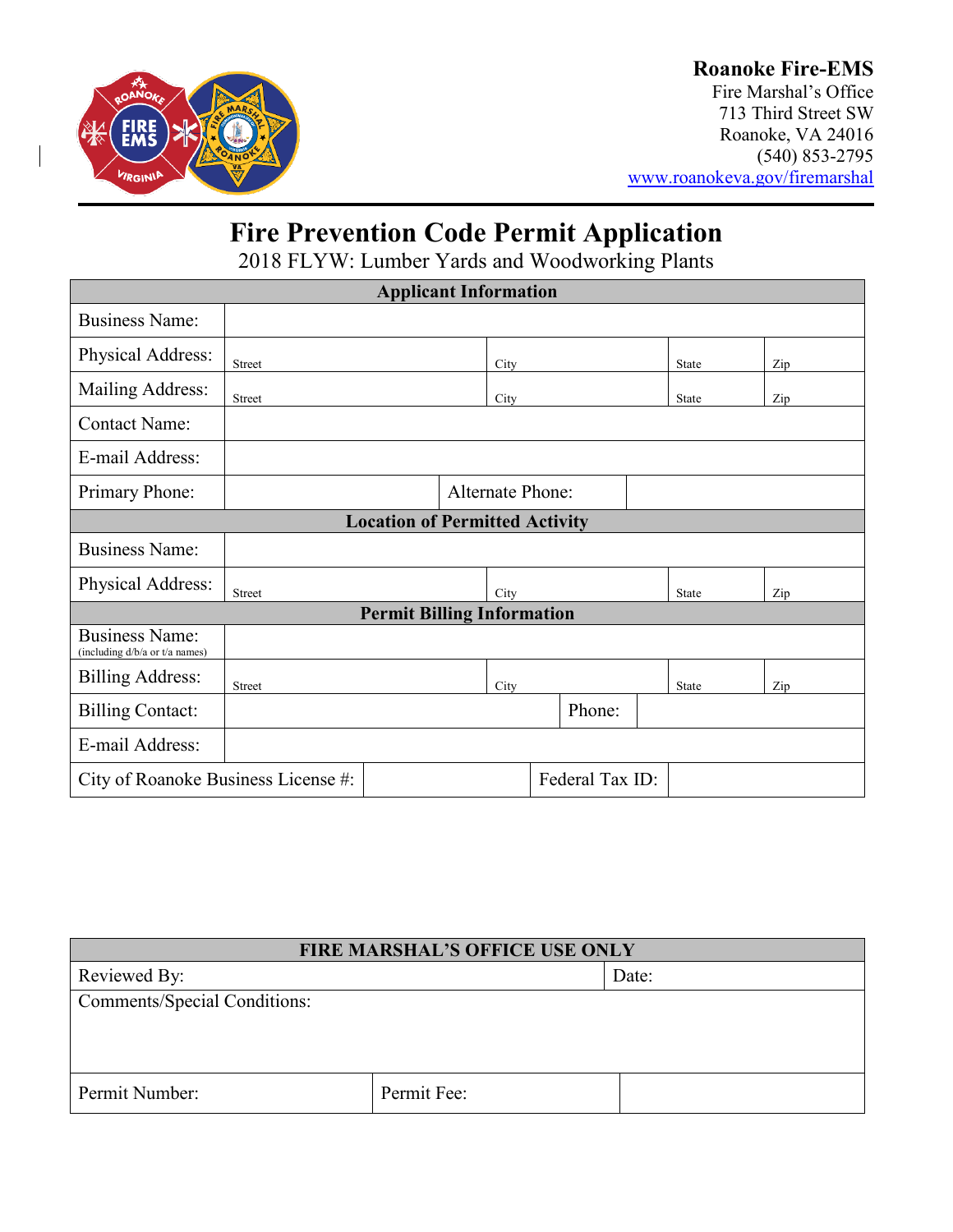| <b>Application Checklist</b> |
|------------------------------|
|------------------------------|

Π

Г

| Application Unecklist                                                                                                                                                                                                  |
|------------------------------------------------------------------------------------------------------------------------------------------------------------------------------------------------------------------------|
| Review of this permit application requires all of the following to be included:                                                                                                                                        |
| Completed Fire Prevention Code Permit Application                                                                                                                                                                      |
| Site Plan/Floor Plan Showing:<br>1. Location of Lumber Stacks<br>2. Location of ALL Fire Extinguishers<br>3. Location of ALL Exits<br>4. Indicate whether or not the building is equipped with a fire sprinkler system |
| Safety/Emergency Plan                                                                                                                                                                                                  |
| <b>Circumstances of Application/Description of Work</b>                                                                                                                                                                |
|                                                                                                                                                                                                                        |
|                                                                                                                                                                                                                        |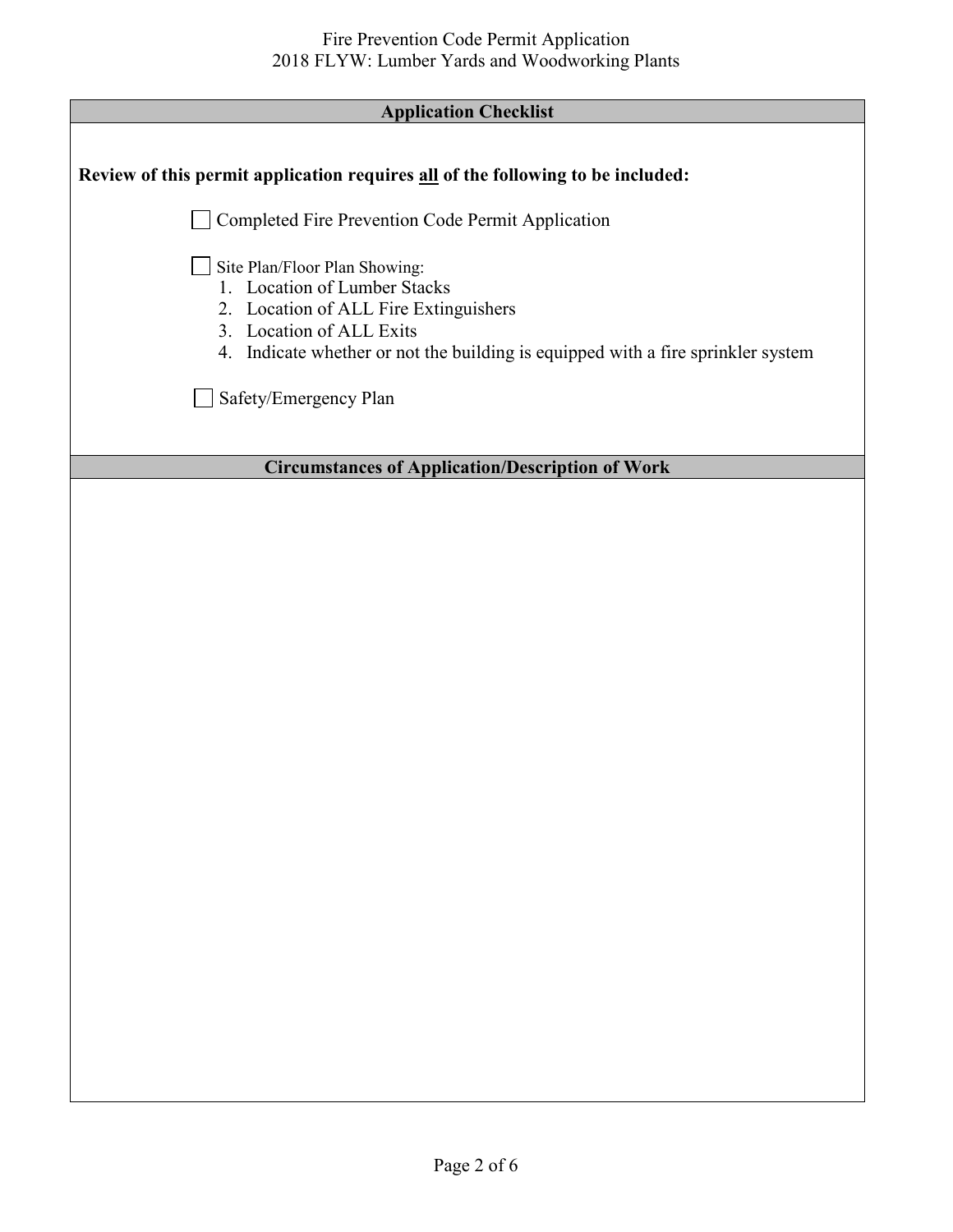### **Permit General Conditions and Acknowledgements**

The Applicant is required to review the following provisions of the Statewide Fire Prevention Code and its referenced standards. After reviewing each provision, the Applicant must initial each item to acknowledge their review and agreement to comply with the requirement. If the requirement is not applicable to the application, the Applicant is to write N/A in place of their initials.

- Provisions shall be made for a systematic and thorough cleaning of the entire plant at sufficient intervals to prevent the accumulations of combustible dust and spilled combustible or flammable liquids.
- Smoking shall be prohibited and "No Smoking" signs provided as follows:
	- 1. In rooms or areas where materials are stored or dispensed or used in open systems.
	- 2. Within 25 feet of outdoor storage or open use areas.
	- 3. Facilities or areas within facilities that have been designated as totally "no smoking" shall have "No Smoking" signs placed at all entrances to the facility or area. Designated areas within such facilities where smoking is permitted either permanently or temporarily shall be identified with signs designating that smoking is permitted in these areas only.
- Piles shall not to exceed 25 feet high, 150 feet wide and 250 feet long.
- Exterior storage shall be arranged to form stable piles with a maximum height of 20 feet. Piles shall not exceed 150,000 cubic feet in volume.
- Cold decks shall not exceed 500 feet in length, 300 feet in width and 20 feet in height. Cold decks shall be separated from adjacent cold decks or other exposures by not less than 100 feet.
- Log and pole piles shall be stabilized by approved means.
- Woodchips and hogged material piles shall not exceed 60 feet in height, 300 feet in width and 500 feet in length. Piles shall be separated from adjacent piles or other exposures by approved fire access roads.
- Fire apparatus access roads shall be located so that a maximum grid system unit of 50 feey by 150 feet is established.
- Portable fire extinguishers with a minimum rating of  $4-A:60-B:C$  shall be within 50 feet travel distance from any machine producing shaving or sawdust, on all vehicles, and at all processing equipment.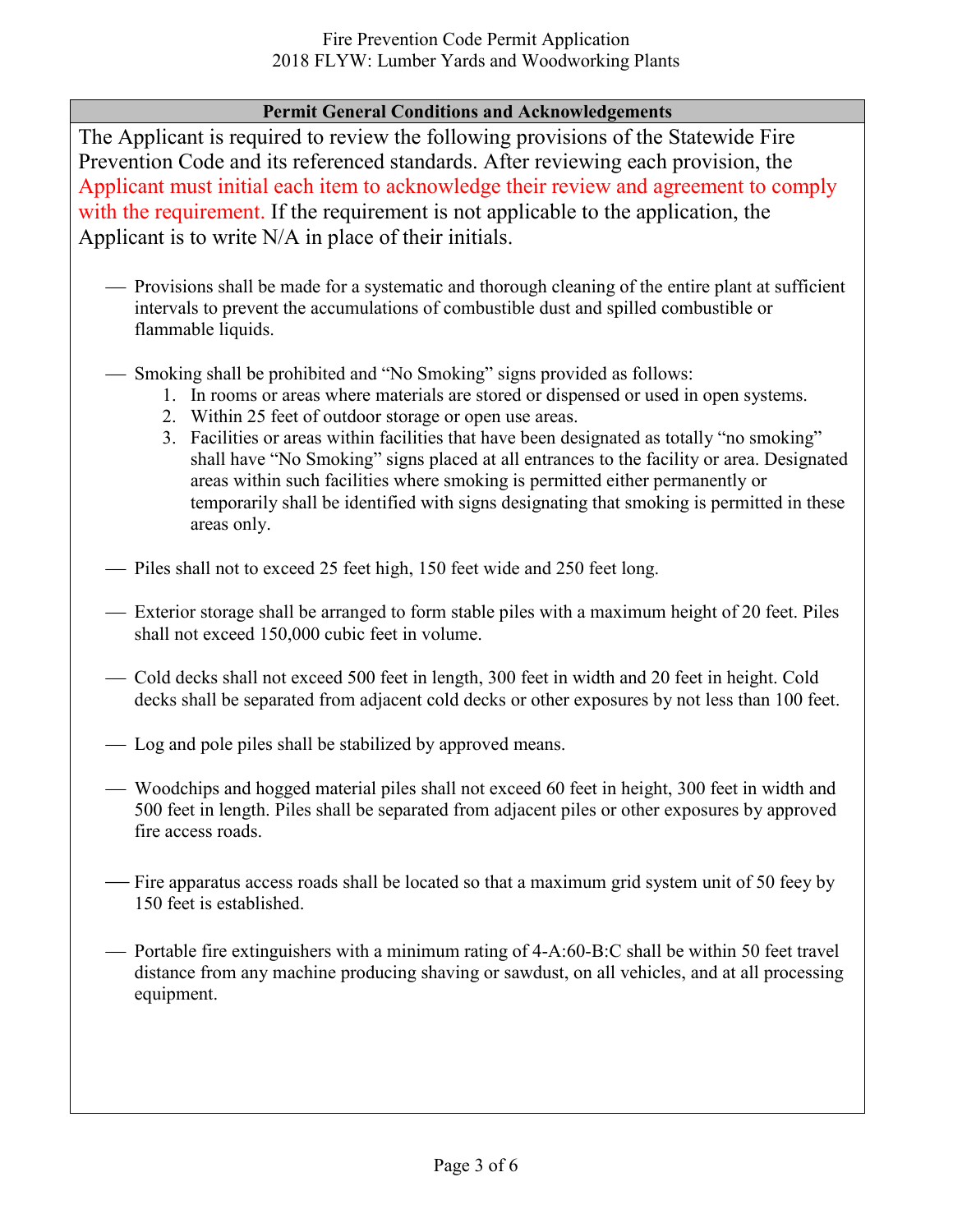#### OUTDOOR STORAGE OF PALLETS AT PALLET MANUFACTURING AND RECYCLING FACILITIES

- The outside storage of wood pallets and wood composite pallets on the same site as a pallet manufacturing or recycling facility shall comply with Sections 2810.2 through 2810.11.
- Each site shall maintain a current site plan that includes a general description of the property, the boundaries of the lot, the size and location of buildings, and all of the following:
	- 1. Utilities.
	- 2. Type of construction and presence of sprinkler protection for other buildings on the site.
	- 3. Water supply sources for fire-fighting purposes.
	- 4. Location of hazardous material storage areas.
	- 5. Location of pallet storage.
	- 6. Equipment protected with a dust collection system.
	- 7. Fire apparatus access roads.
	- 8. Designated smoking areas.
	- 9. Location of fire alarm control panels.

 The owner or owner's authorized representative shall prepare an approved fire prevention plan that includes all of the following:

- 1. Frequency of walk-through inspections to verify compliance with the plan.
- 2. Hot work permit program in accordance with Chapter 35.
- 3. Preventive maintenance program for equipment associated with pallet activities.
- 4. Inspection, testing and maintenance of fire protection systems in accordance with Ch. 9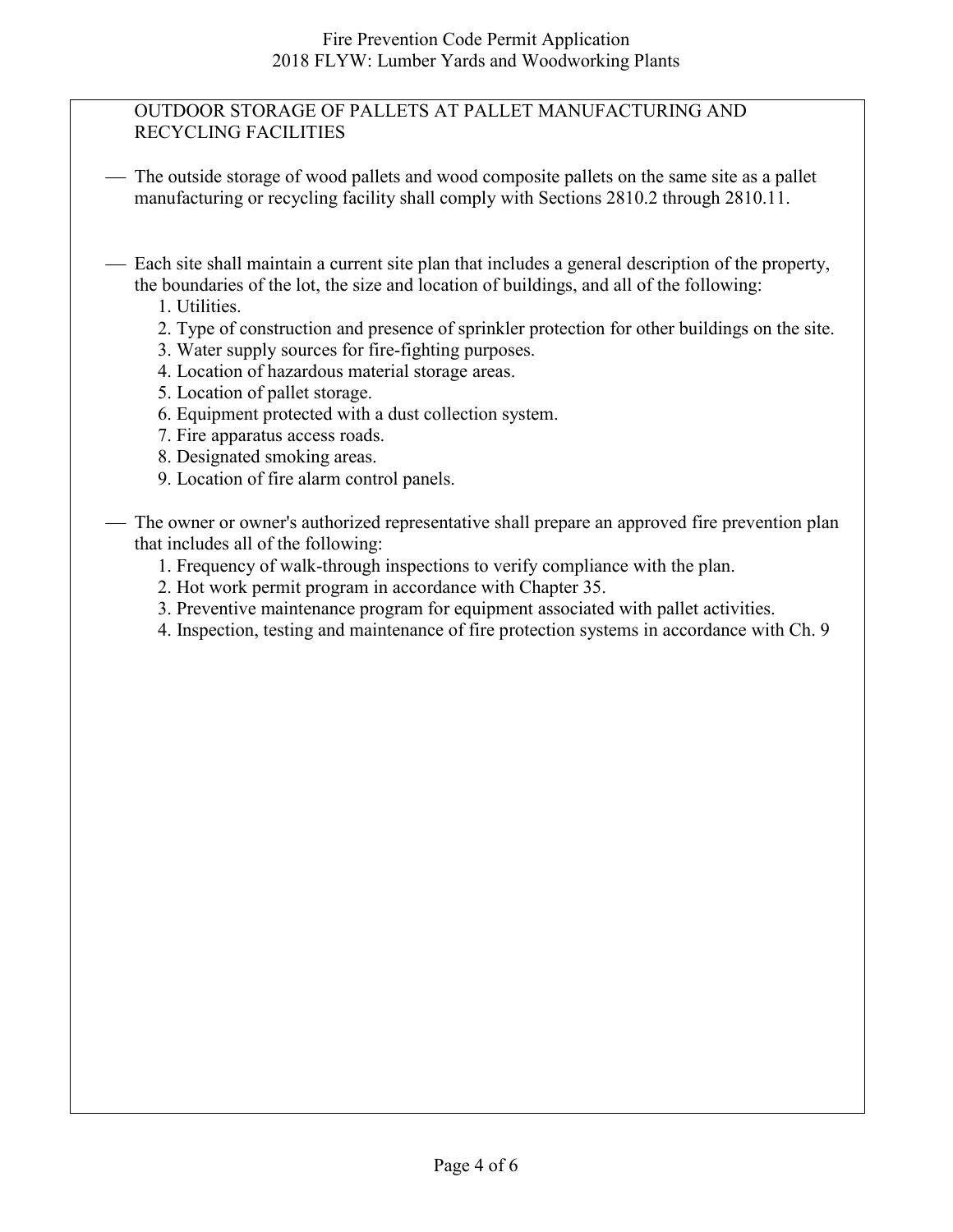#### Fire Prevention Code Permit Application 2018 FLYW: Lumber Yards and Woodworking Plants

#### **Permit Certification**

By my signature below, I hereby certify that I have read and examined this application and that all of the information contained therein is true and correct. Furthermore, I certify that the proposed operations will fully comply with the requirements contained in The Virginia Statewide Fire Prevention Code and any other related laws and /or Codes. I agree to indemnify, save harmless, and defend the City of Roanoke, its agents and employees, from all claims, damages, costs, expenses, and charges, including attorney's fees, which arise out of or by reason of these operations.

I acknowledge that if a permit is issued based on this application, it shall only be valid with in the building, facility, and/or location listed on this application for the specific date(s) and time(s) for which it is issued.

I acknowledge that approval of this application does not constitute permit issuance. Permit issuance does not occur until the completion of an on-site inspection by the Roanoke Fire Marshal's Office.

I acknowledge and understand that any violations of the Virginia Statewide Fire Prevention Code and/or the requirements of this permit may result in immediate permit suspension or revocation.

I agree to indemnify, save harmless, and defend the City of Roanoke, Virginia and its agents and employees from all claims, damages, costs, expenses, and charges, including attorney's fees, which arise out of or by reason of the activities associated with this permit.

| Name:             |       |  |
|-------------------|-------|--|
| <b>Signature:</b> | Date: |  |